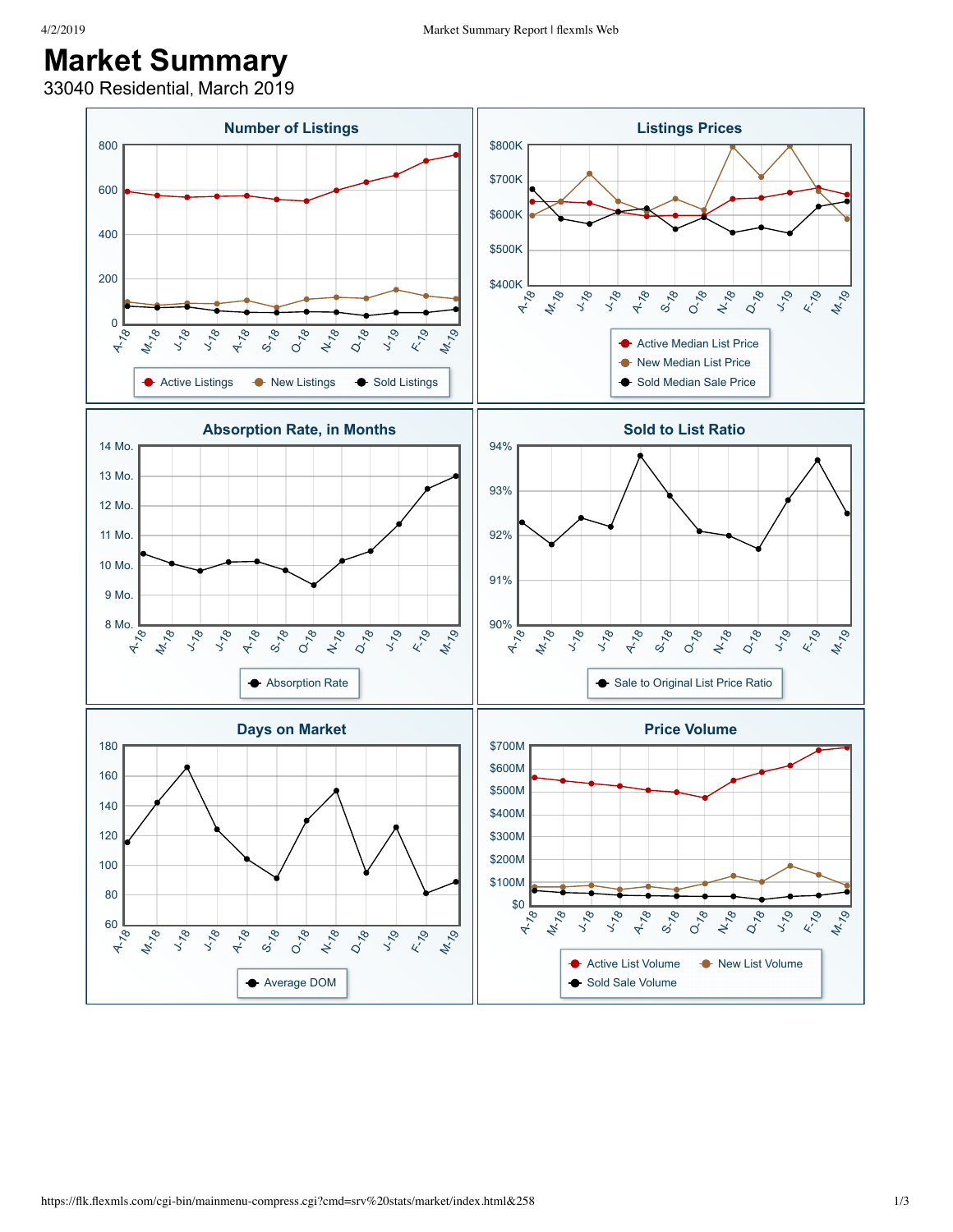| <b>Summary Statistics</b> |           |           |          |                 |                 |           |
|---------------------------|-----------|-----------|----------|-----------------|-----------------|-----------|
|                           | Mar-19    | Mar-18    | $%$ Chg  | <b>2019 YTD</b> | <b>2018 YTD</b> | % Chg $ $ |
| Absorption Rate           | 13.01     | 10.56     | 23.20    | 12.33           | 10.33           | 19.36     |
| Average List Price        | \$917.255 | \$959.863 | $-4.44$  | \$952.237       | \$911.884       | 4.43      |
| Median List Price         | \$659.250 | \$665,000 | $-0.86$  | \$659,000       | \$649,000       | 1.54      |
| Average Sale Price        | \$912.089 | \$727.643 | 25.35    | \$859.489       | \$712.535       | 20.62     |
| Median Sale Price         | \$640,000 | \$620,000 | 3.23     | \$622,500       | \$563,000       | 10.57     |
| Average DOM               | 88        | 159       | -44.65   | 97              | 190             | $-48.95$  |
| Median DOM                | 47        | 67        | $-29.85$ | 56              | 69              | $-18.84$  |

| <b>Sold Listings</b> |                                          |                         |          |                |                |                                          | <b>Pending Listings</b> |      |                |          |                |                |          |
|----------------------|------------------------------------------|-------------------------|----------|----------------|----------------|------------------------------------------|-------------------------|------|----------------|----------|----------------|----------------|----------|
|                      | <b>This Month</b><br><b>Year to Date</b> |                         |          |                |                | <b>This Month</b><br><b>Year to Date</b> |                         |      |                |          |                |                |          |
|                      | 2019                                     | 2018                    | % Chg    | 2019           | 2018           | % Chg                                    |                         | 2019 | 2018           | % Chg    | 2019           | 2018           | % Chg    |
| 0-99,999             | 4                                        | 3                       | 33.3     | 7              | 11             | $-36.4$                                  | 0-99,999                | 1    | 4              | $-75.0$  | 7              | 9              | $-22.2$  |
| 100,000-149,999      | $\overline{2}$                           | $\mathbf{1}$            | 100.0    | 3              | $\overline{2}$ | 50.0                                     | 100,000-149,999         | 0    | $\mathbf 0$    | 0.0      | 2              | 1              | 100.0    |
| 150,000-199,999      | 1                                        | $\overline{2}$          | $-50.0$  | 3              | 5              | $-40.0$                                  | 150,000-199,999         | 1    | 3              | $-66.7$  | 4              | 4              | 0.0      |
| 200,000-249,999      | 1                                        | 3                       | $-66.7$  | 3              | 5              | $-40.0$                                  | 200,000-249,999         |      | $\mathbf 0$    | N/A      | 3              | 6              | $-50.0$  |
| 250,000-299,999      | 4                                        | $\overline{2}$          | 100.0    | 10             | 4              | 150.0                                    | 250,000-299,999         | 4    | 4              | 0.0      | 7              | 6              | 16.7     |
| 300,000-349,999      | 0                                        | $\mathbf{1}$            | $-100.0$ | 4              | 6              | $-33.3$                                  | 300,000-349,999         | 0    | $\overline{2}$ | $-100.0$ | 1              | 6              | $-83.3$  |
| 350,000-399,999      | 3                                        | 8                       | $-62.5$  | 8              | 15             | $-46.7$                                  | 350,000-399,999         | 2    | 5              | $-60.0$  | 10             | 17             | $-41.2$  |
| 400,000-449,999      | 3                                        | 3                       | 0.0      | 10             | 11             | $-9.1$                                   | 400,000-449,999         | 0    | 4              | $-100.0$ | 4              | 9              | $-55.6$  |
| 450,000-499,999      | 5                                        | 11                      | $-54.5$  | 12             | 19             | $-36.8$                                  | 450,000-499,999         | 3    | 3              | 0.0      | 11             | 13             | $-15.4$  |
| 500,000-549,999      | $\overline{2}$                           | 5                       | $-60.0$  | 11             | 14             | $-21.4$                                  | 500,000-549,999         | 0    | 5              | $-100.0$ | 3              | 11             | $-72.7$  |
| 550,000-599,999      | 3                                        | $\mathbf{1}$            | 200.0    | 6              | 4              | 50.0                                     | 550,000-599,999         | 3    | 3              | 0.0      | 11             | 12             | $-8.3$   |
| 600,000-649,999      | 9                                        | 5                       | 80.0     | 16             | 12             | 33.3                                     | 600,000-649,999         | 3    | $\overline{c}$ | 50.0     | 11             | 9              | 22.2     |
| 650,000-699,999      | 3                                        | 0                       | N/A      | 8              | 4              | 100.0                                    | 650,000-699,999         | 3    | $\overline{7}$ | $-57.1$  | 15             | 10             | 50.0     |
| 700,000-749,999      | 4                                        | 6                       | $-33.3$  | 6              | 12             | $-50.0$                                  | 700,000-749,999         | 1    | $\overline{2}$ | $-50.0$  | 3              | 3              | 0.0      |
| 750,000-799,999      | 4                                        | 3                       | 33.3     | 5              | 6              | $-16.7$                                  | 750,000-799,999         | 2    | $\mathbf{1}$   | 100.0    | 4              | 14             | $-71.4$  |
| 800,000-849,999      | 0                                        | 1                       | $-100.0$ | $\overline{2}$ | 3              | $-33.3$                                  | 800,000-849,999         | 1    | 5              | $-80.0$  | 3              | 5              | $-40.0$  |
| 850,000-899,999      | $\overline{2}$                           | 4                       | $-50.0$  | 5              | 8              | $-37.5$                                  | 850,000-899,999         | 4    | $\overline{c}$ | 100.0    | 8              | $\overline{7}$ | 14.3     |
| 900,000-949,999      | 3                                        | $\overline{\mathbf{4}}$ | $-25.0$  | 6              | 6              | 0.0                                      | 900,000-949,999         | 0    | 3              | $-100.0$ | 4              | 3              | 33.3     |
| 950,000-999,999      | $\overline{2}$                           | 4                       | $-50.0$  | 4              | 5              | $-20.0$                                  | 950,000-999,999         | 1    | 3              | $-66.7$  | 6              | 9              | $-33.3$  |
| 1,000,000-1,099,999  | 0                                        | $\overline{c}$          | $-100.0$ | $\overline{c}$ | 4              | $-50.0$                                  | 1,000,000-1,099,999     | 1    | $\mathbf{1}$   | 0.0      | 2              | 3              | $-33.3$  |
| 1,100,000-1,199,999  | 1                                        | $\overline{2}$          | $-50.0$  | 4              | 5              | $-20.0$                                  | 1,100,000-1,199,999     | 1    | $\overline{2}$ | $-50.0$  | 6              | 9              | $-33.3$  |
| 1,200,000-1,299,999  | $\mathbf 0$                              | $\overline{\mathbf{4}}$ | $-100.0$ | 5              | 5              | 0.0                                      | 1,200,000-1,299,999     | 0    | $\Omega$       | 0.0      | 0              | $\overline{7}$ | $-100.0$ |
| 1,300,000-1,399,999  | 1                                        | $\mathbf{1}$            | 0.0      | 3              | 3              | 0.0                                      | 1,300,000-1,399,999     | 0    | $\mathbf{1}$   | $-100.0$ | 2              | 1              | 100.0    |
| 1,400,000-1,499,999  | 0                                        | 0                       | 0.0      | 0              | 1              | $-100.0$                                 | 1,400,000-1,499,999     | 0    | $\mathbf{1}$   | $-100.0$ | 0              | 4              | $-100.0$ |
| 1,500,000-1,599,999  | 1                                        | $\mathbf 0$             | N/A      | 1              | 0              | N/A                                      | 1,500,000-1,599,999     | 1    | 3              | $-66.7$  | 2              | 4              | $-50.0$  |
| 1,600,000-1,699,999  | 1                                        | 0                       | N/A      | 1              | $\overline{2}$ | $-50.0$                                  | 1,600,000-1,699,999     | 1    | 0              | N/A      | 2              | 2              | 0.0      |
| 1,700,000-1,799,999  | 0                                        | 3                       | $-100.0$ | 0              | 5              | -100.0                                   | 1,700,000-1,799,999     | 1    | $\mathbf{1}$   | 0.0      | 1              | 4              | $-75.0$  |
| 1,800,000-1,899,999  | 0                                        | $\overline{2}$          | $-100.0$ | 1              | 3              | $-66.7$                                  | 1,800,000-1,899,999     | 0    | $\overline{c}$ | $-100.0$ | 0              | 3              | $-100.0$ |
| 1,900,000-1,999,999  | 0                                        | 0                       | 0.0      | $\overline{2}$ | 0              | N/A                                      | 1,900,000-1,999,999     | 0    | $\mathbf{1}$   | $-100.0$ | 2              | $\mathbf{1}$   | 100.0    |
| 2,000,000-2,249,999  | 0                                        | $\mathbf 0$             | 0.0      | 4              | $\mathbf 0$    | N/A                                      | 2,000,000-2,249,999     | 1    | $\mathbf{1}$   | 0.0      | 3              | 4              | $-25.0$  |
| 2,250,000-2,499,999  | 1                                        | $\overline{2}$          | $-50.0$  | 3              | 3              | 0.0                                      | 2,250,000-2,499,999     | 0    | $\mathbf{1}$   | $-100.0$ | 1              | 5              | $-80.0$  |
| 2,500,000-2,749,999  | 1                                        | $\mathbf 0$             | N/A      | 1              | 0              | N/A                                      | 2,500,000-2,749,999     | 1    | $\mathbf 0$    | N/A      | 2              | 0              | N/A      |
| 2,750,000-2,999,999  | 0                                        | $\mathbf 0$             | 0.0      | 0              | 0              | 0.0                                      | 2,750,000-2,999,999     | 0    | $\mathbf 0$    | 0.0      | 0              | $\mathbf 0$    | 0.0      |
| 3,000,000-3,249,999  | 0                                        | 0                       | 0.0      | 1              | 1              | 0.0                                      | 3,000,000-3,249,999     | 0    | 0              | 0.0      | 0              | 0              | 0.0      |
| 3,250,000-3,499,999  | 0                                        | $\Omega$                | 0.0      | 1              | $\mathbf 0$    | N/A                                      | 3,250,000-3,499,999     | 1    | $\Omega$       | N/A      | $\overline{2}$ | 0              | N/A      |
| 3,500,000-3,749,999  | 0                                        | $\mathbf 0$             | 0.0      | 1              | 0              | N/A                                      | 3,500,000-3,749,999     | 0    | $\mathbf 0$    | 0.0      | 2              | 1              | 100.0    |
| 3,750,000-3,999,999  | 0                                        | $\mathbf 0$             | 0.0      | 0              | 0              | 0.0                                      | 3,750,000-3,999,999     | 0    | $\mathbf 0$    | 0.0      | 0              | 0              | 0.0      |
| 4,000,000-4,249,999  | 0                                        | $\Omega$                | 0.0      | 0              | $\mathbf 0$    | 0.0                                      | 4,000,000-4,249,999     | 0    | 0              | 0.0      | 0              | 0              | 0.0      |
| 4,250,000-4,499,999  | 1                                        | 0                       | N/A      | 1              | 0              | N/A                                      | 4,250,000-4,499,999     | 0    | $\mathbf 0$    | 0.0      | 0              | 0              | 0.0      |
| 4,500,000-4,749,999  | 0                                        | 0                       | 0.0      | 0              | 0              | 0.0                                      | 4,500,000-4,749,999     | 0    | 0              | 0.0      | 1              | 0              | N/A      |
| 4,750,000-4,999,999  | 0                                        | 0                       | 0.0      | 0              | 0              | 0.0                                      | 4,750,000-4,999,999     | 0    | $\mathbf 0$    | 0.0      | 0              | 0              | 0.0      |
| $5,000,000+$         | $\overline{2}$                           | $\mathbf 0$             | N/A      | 2              | $\mathbf{1}$   | 100.0                                    | $5,000,000+$            | 0    | $\mathbf 0$    | 0.0      | 2              | 1              | 100.0    |
| Totals               | 64                                       | 83                      | $-22.9$  | 162            | 185            | $-12.4$                                  | <b>Totals</b>           | 38   | 72             | $-47.2$  | 147            | 203            | $-27.6$  |